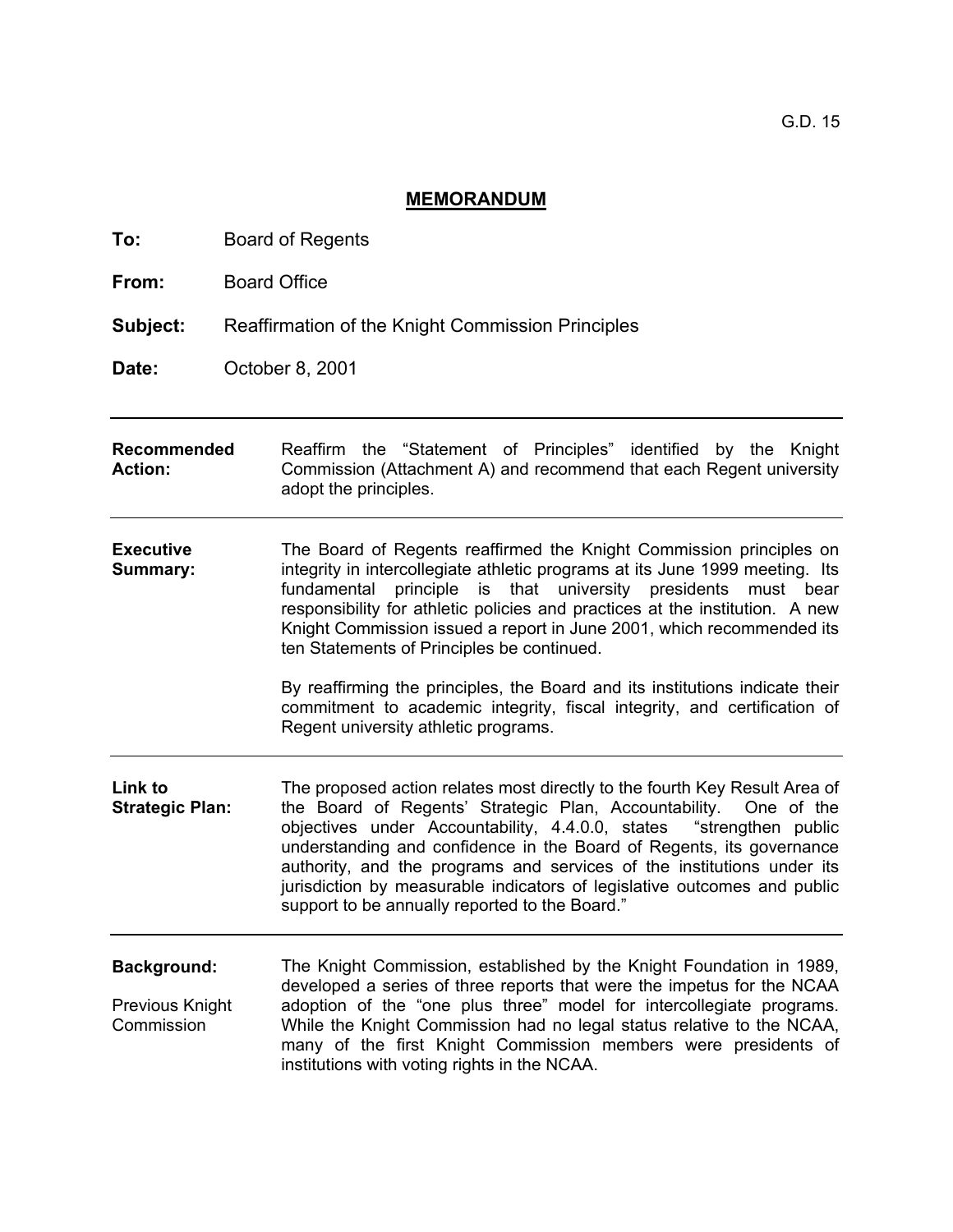Previous Knight Commission (continued)

By adopting or affirming the Knight Commission principles, the Board and its institutions support the following concepts and practices:

- The "one" in this model refers to the one head of the participating institution, its president, who will exercise management control over the three aspects of the model.
- The "three" refers to the academic integrity, financial integrity, and independent certification of intercollegiate athletic programs.
- To be in compliance as an NCAA member, that organization first required a member institution's athletic program to be certified every five years. In 1997 the NCAA changed the certification process to an examination once every ten years, with an interim evaluation every five years.
- ISU and UNI were certified in 1996. SUI was certified in 1998.
- The Board of Regents voted in June 1999 to reaffirm the Knight principles. A copy of the ten principles is found on pages 4-5, Attachment A.

Violation **Notification** Procedure Consistent with Knight Commission principles, the Board has a policy (Section 10.21 of the *Procedural Guide*) requiring notification of the Board Office of all possible violations that could result in corrective, punitive, or disciplinary action by the NCAA, an athletic conference, or an institution.

> The Board policy sets forth a comprehensive procedure for reporting possible violations to the Board Office:

- a. If the NCAA has initiated an investigation, a copy of the letter from the NCAA, and a letter of explanation will be forwarded to the Board Office.
- b. If the institution is self-reporting an alleged violation to the NCAA, a copy of the letter will be forwarded to the Board Office.
- c. If conference or institutional rules are at issue, the Board Office will be notified as soon as a factual basis for the rule violation is known.

In each case, the Board Office is to be notified of the nature of the alleged violation; the NCAA, conference or the institutional rule involved; and the plan for investigating the allegation.

In addition to immediate reporting of possible NCAA, conference, or institutional rule violations, semi-annual reports on minor NCAA violations and their disposition are to be reported to the Board Office no later than March 1 (for the previous July 1 through December 31) and September 1 (for the previous January 1 through June 30).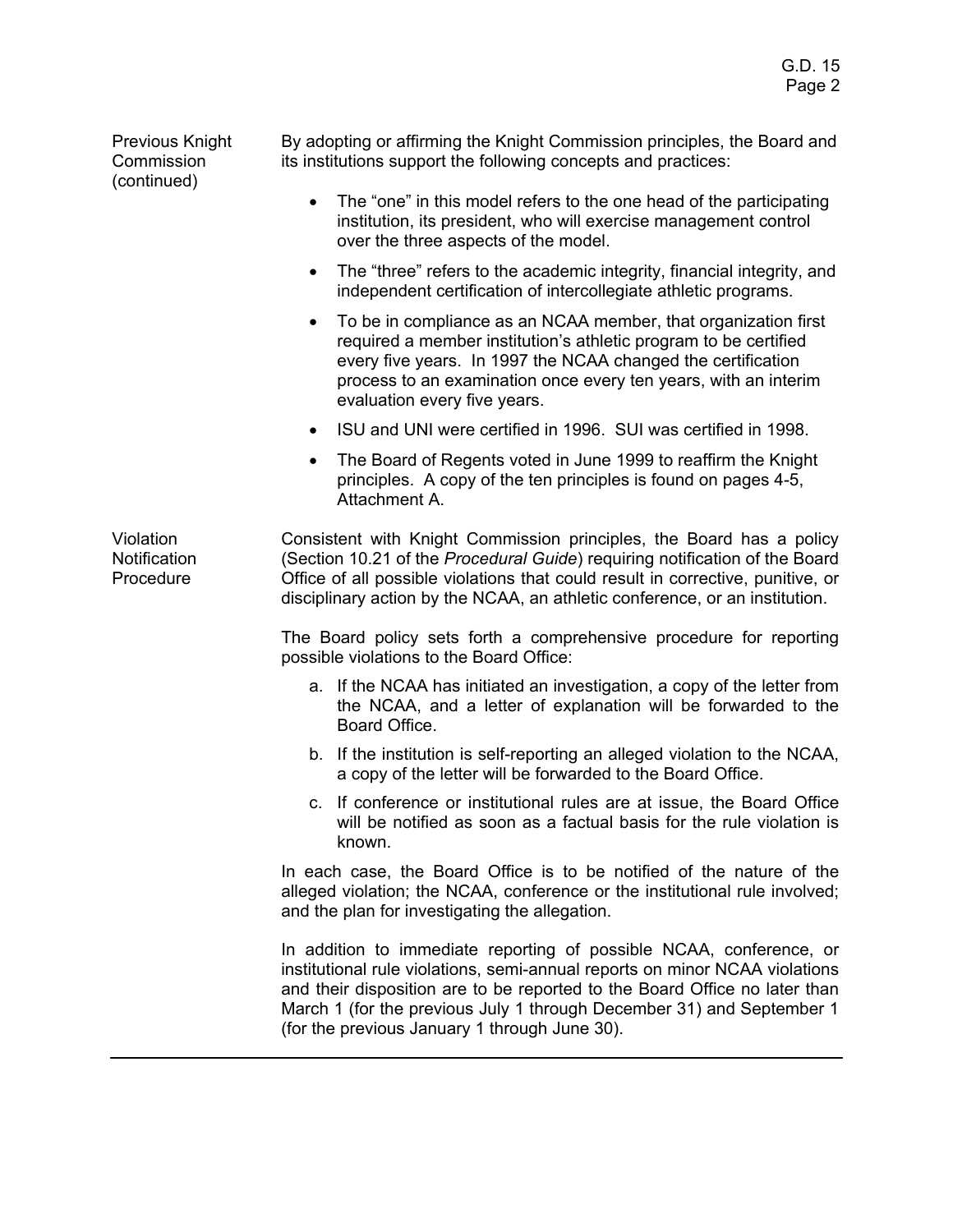- **Analysis:**  In light of what it perceived to be continuing or in some cases, increasing intercollegiate athletic problems such as gambling on collegiate games, the Knight Foundation organized a new Knight Commission in 2000. Its members included President Mary Sue Coleman of the University of Iowa.
- Board policy on contracts In light of the recent report of the Knight Commission (June 2001), and its discussions on the "arms race," i.e., the growing expenditures for coaches' salaries and athletic facilities, the Board believes it is important to restate its policy regarding contracts. Clauses shall continue to be included in all coach and athletic administrator contracts to provide that significant violations of NCAA, conference, or institutional rules will result in sanctions including, but not limited to, reprimand, suspension, and/or termination of employment (subject to the Board of Regents procedures on due process). In cases where this policy is not followed, the institutional president is to request an executive session with the Board of Regents to discuss the situation. (Board of Regents *Minutes*, February 19-20, 1992, p. 563).

Approved:

Robert/J. Barak

h/aa/docket/2001/October/gd15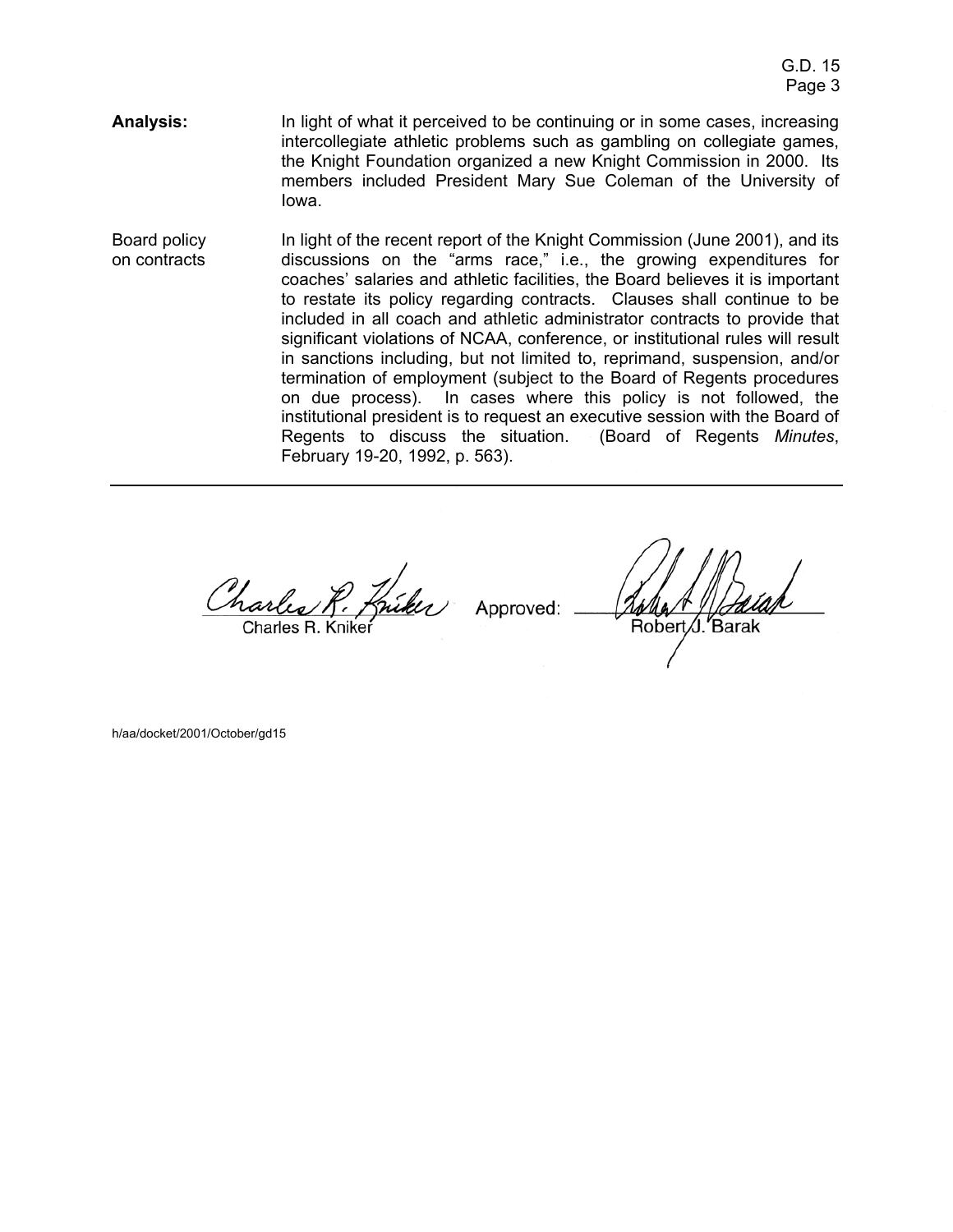KNIGHT FOUNDATION COMMISSION ON INTERCOLLEGIATE ATHLETICS

Appendix E

## **Statement of Principles**

The Commission concluded its first report in 1991 with this Statement of Principles. Upon review, we find these principles to be just as applicable today as they were 10 years ago. We commend them to campus administrators and boards of trustees for their consideration and support.

Preamble: This institution is committed to a philosophy of firm institutional control of athletics, to the unquestioned academic and financial integrity of our athletics program, and to the accountability of the athletics department to the values and goals befitting higher education. In support of that commitment, the board, officers, faculty and staff of this institution have examined and agreed to the following general principles as a guide to our participation in intercollegiate athletics:

I. The educational values, practices and mission of this institution determine the standards by which we conduct our intercollegiate athletics program.

II. The responsibility and authority for the administration of the athletics department, including all basic policies, personnel and finances, are vested in the president.

III. The welfare, health and safety of student-athletes are primary concerns of athletics administration on this campus. This institution will provide student-athletes with the opportunity for academic experiences as close as possible to the experiences of their classmates.

IV. Every student athlete - male and female, majority and minority, in all sports - will receive equitable and fair treatment.

V. The admission of student-athletes - including junior college transfers - will be based on their showing reasonable promise of being successful in a course of study leading to an academic degree. That judgment will be made by admissions officials.

VI. Continuing eligibility to participate in intercollegiate athletics will be based on students being able to demonstrate each academic term that they will graduate within five years of their enrolling. Students who do not pass this test will not play.